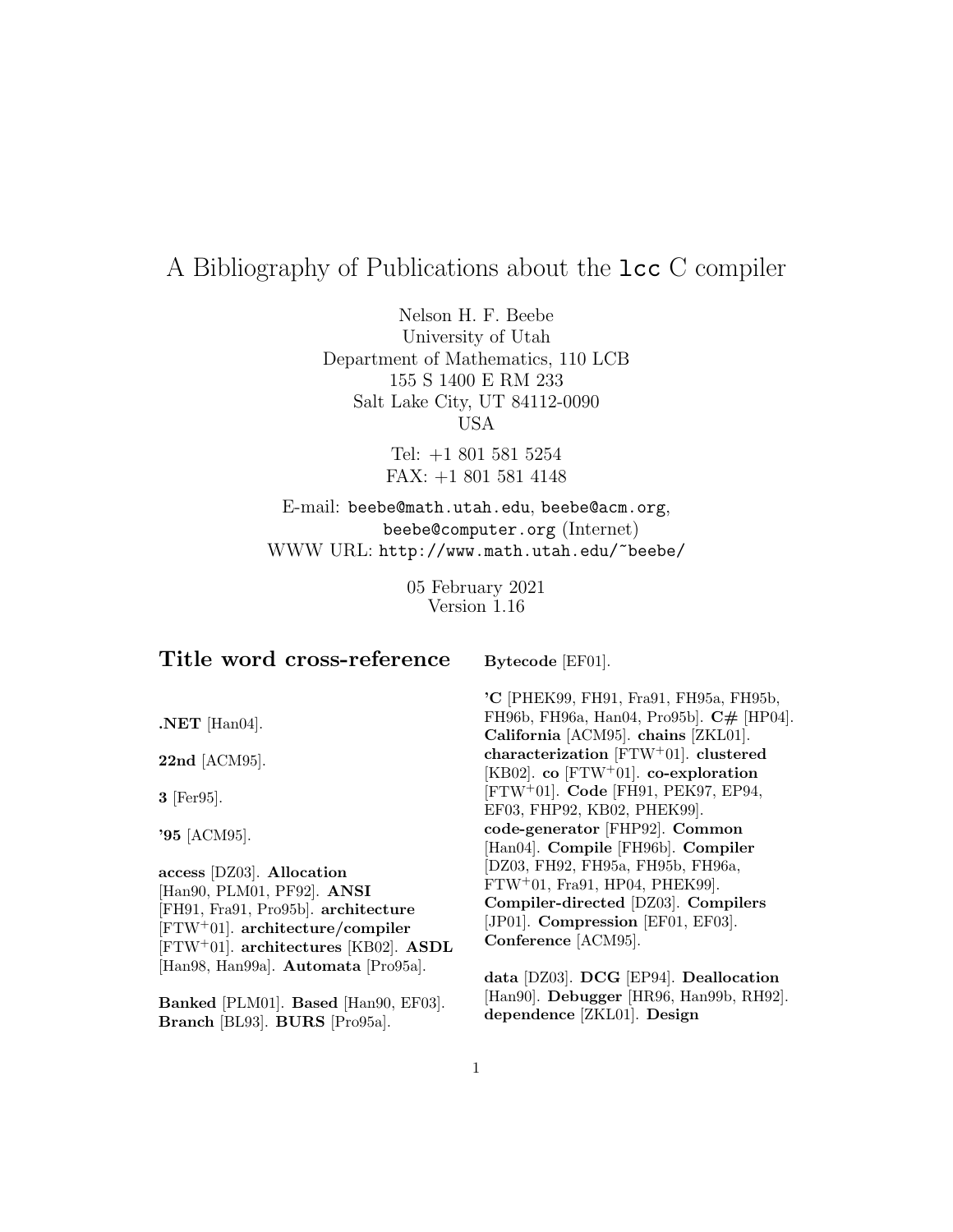#### *REFERENCES* 2

[FTW<sup>+</sup>01, FH95b]. **digital** [JP01]. **directed** [DZ03]. **duplication** [SSS01]. **Dynamic** [PEK97, EP94, PHEK99].

**Early** [Han98, Han99a]. **effective** [Fer95]. **Efficient** [EKR96, EP94, FHP92]. **Engineering** [FHP92]. **Experience** [Han98, Han99a]. **exploration** [FTW<sup>+</sup>01].

**Fast** [Han90, PEK97]. **Faster** [FH96b]. **File** [PLM01]. **Flexible** [PEK97]. **Francisco** [ACM95]. **free** [BL93].

**Generation** [FH91, PEK97, Pro95a, EP94, KB02, PHEK99, ZKL01]. **generator** [BC93, FHP92]. **Grammar** [EF01, EF03]. **Grammar-based** [EF03].

**High** [PEK97]. **High-level** [PEK97].

**Implementation** [FH95b]. **Independent** [HR96, Han99b]. **initial** [ZKL01]. **instructions** [SSS01]. **integrated** [KB02]. **Interface** [FH91]. **Intermediate** [Han04]. **interpreted** [EF03]. **interpreter** [Pro95b].

**January** [ACM95].

**Language** [GA01, PHEK99, Han04]. **Languages** [ACM95]. **lcc** [Han99a, Han98]. **lcc.NET** [Han04]. **Lean** [FH96a]. **level** [PEK97]. **Lifetimes** [Han90]. **link** [Fer95]. **link-time** [Fer95]. **Linux** [FH96b].

**Machine** [HR96, Han99b]. **Machine-Independent** [HR96, Han99b]. **Memory** [Han90]. **Minimalist** [FH95a]. **minimization** [ZKL01]. **Modula** [Fer95]. **Modula-3** [Fer95]. **monitoring** [DZ03]. **multiway** [EKR96].

**Object** [Han90]. **Optimal** [KB02]. **Optimization** [JP01, Fer95]. **optimizer** [JP01]. **Optimizing** [Pro95b].

**papers** [ACM95]. **POPL** [ACM95]. **portable** [JP01]. **prediction** [BL93]. **presented** [ACM95]. **Principles** [ACM95]. **Probabilistic** [PF92]. **processors** [JP01]. **Profiled** [EF01]. **program** [DZ03]. **Programming** [ACM95]. **programs** [Fer95].

**radix** [EKR96]. **RE2C** [BC93]. **record** [ACM95]. **Regions** [GA01]. **Register** [FH92, PLM01, SSS01, PF92, ZKL01]. **register-reuse** [ZKL01]. **Register-sensitive** [SSS01]. **research** [HP04]. **Retargetable** [FH92, FH95a, FH95b, FH96a, EP94, Fra91, RH92]. **reuse** [ZKL01]. **revisited** [Han99b]. **Rewriting** [EF01]. **run** [DZ03]. **run-time** [DZ03].

**San** [ACM95]. **scanner** [BC93]. **search** [EKR96]. **selection** [SSS01]. **sensitive** [SSS01]. **sequencing** [SSS01]. **SIGACT** [ACM95]. **signal** [JP01]. **SIGPLAN** [ACM95]. **SIGPLAN-SIGACT** [ACM95]. **Simple** [Fer95, FH92, FHP92]. **space** [FTW<sup>+</sup>01]. **Spilling** [FH92]. **Standard** [Han04]. **superoperators** [Pro95b]. **Support** [GA01]. **Symposium** [ACM95]. **Synthesis** [FTW<sup>+</sup>01]. **System** [PEK97, EP94]. **systematic** [ZKL01].

**targeting** [Han04]. **tcc** [PHEK99, PEK97]. **time** [DZ03, Fer95]. **Tools** [FTW<sup>+</sup>01]. **trees** [EKR96].

**versatile** [BC93]. **very** [JP01]. **via** [EF01]. **VLIW** [KB02].

## **References**

**ACM:1995:CRP**

[ACM95] ACM, editor. Conference record of POPL '95, 22nd ACM SIGPLAN-SIGACT Symposium on Princi-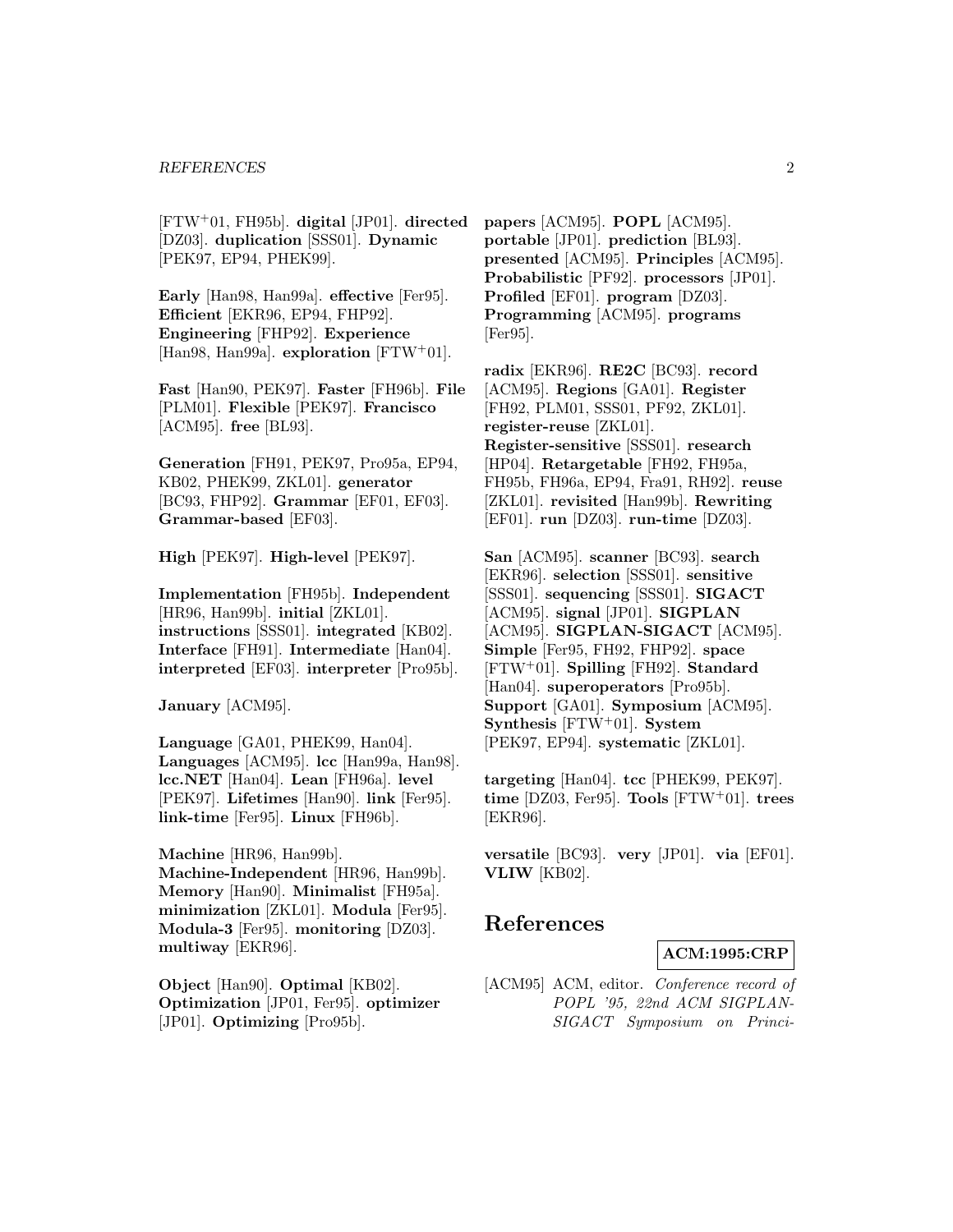#### *REFERENCES* 3

ples of Programming Languages: papers presented at the Symposium: San Francisco, California, January 22–25, 1995. ACM Press, New York, NY, USA, 1995. ISBN 0-89791-692-1. LCCN QA 76.7 A11 1995. URL http: //www.acm.org/pubs/contents/ proceedings/plan/199448/index. html. ACM order number: 549950.

**Bumbulis:1993:RMV**

[BC93] Peter Bumbulis and Donald D. Cowan. RE2C: a more versatile scanner generator. ACM Letters on Programming Languages and Systems, 2(4):70–84, March 1993. CODEN ALPSE8. ISSN 1057-4514 (print), 1557-7384 (electronic). URL http://www.acm. org/pubs/toc/Abstracts/1057- 4514/176487.html.

**Ball:1993:BPF**

[BL93] Thomas Ball and James R. Larus. Branch prediction for free. ACM SIGPLAN Notices, 28(6):300–313, June 1993. CO-DEN SINODQ. ISBN 0-89791-598- 4. ISSN 0362-1340 (print), 1523- 2867 (print), 1558-1160 (electronic). URL http://www.acm.org:80/ pubs/citations/proceedings/pldi/ 155090/p300-ball/.

## **Ding:2003:CDR**

[DZ03] Chen Ding and Yutao Zhong. Compiler-directed run-time monitoring of program data access. ACM SIGPLAN Notices, 38(2s):1– 12, February 2003. CODEN SIN-ODQ. ISSN 0362-1340 (print), 1523-2867 (print), 1558-1160 (electronic).

## **Evans:2001:BCP**

[EF01] William S. Evans and Christopher W. Fraser. Bytecode compression via profiled grammar rewriting. ACM SIGPLAN Notices, 36 (5):148–155, May 2001. CODEN SINODQ. ISSN 0362-1340 (print), 1523-2867 (print), 1558-1160 (electronic).

## **Evans:2003:GBC**

[EF03] William S. Evans and Christopher W. Fraser. Grammar-based compression of interpreted code. Communications of the ACM, 46 (8):61–66, August 2003. CODEN CACMA2. ISSN 0001-0782 (print), 1557-7317 (electronic).

## **Erlingsson:1996:EMR**

[EKR96] Úlfar Erlingsson, Mukkai Krishnamoorthy, and T. V. Raman. Efficient multiway radix search trees. Information Processing Letters, 60 (3):115–120, November 11, 1996. CODEN IFPLAT. ISSN 0020- 0190 (print), 1872-6119 (electronic). URL ftp://ftp.cs.princeton. edu/pub/packages/lcc/contrib/ mrst.shar; http://www.cs.princeton. edu/software/lcc/doc/mrst.pdf.

## **Engler:1994:DER**

[EP94] Dawson R. Engler and Todd A. Proebsting. DCG: an efficient, retargetable dynamic code generation system. ACM SIGPLAN Notices, 29(11):263–272, November 1994. CODEN SINODQ. ISSN 0362-1340 (print), 1523- 2867 (print), 1558-1160 (electronic). URL http://www.acm.org:80/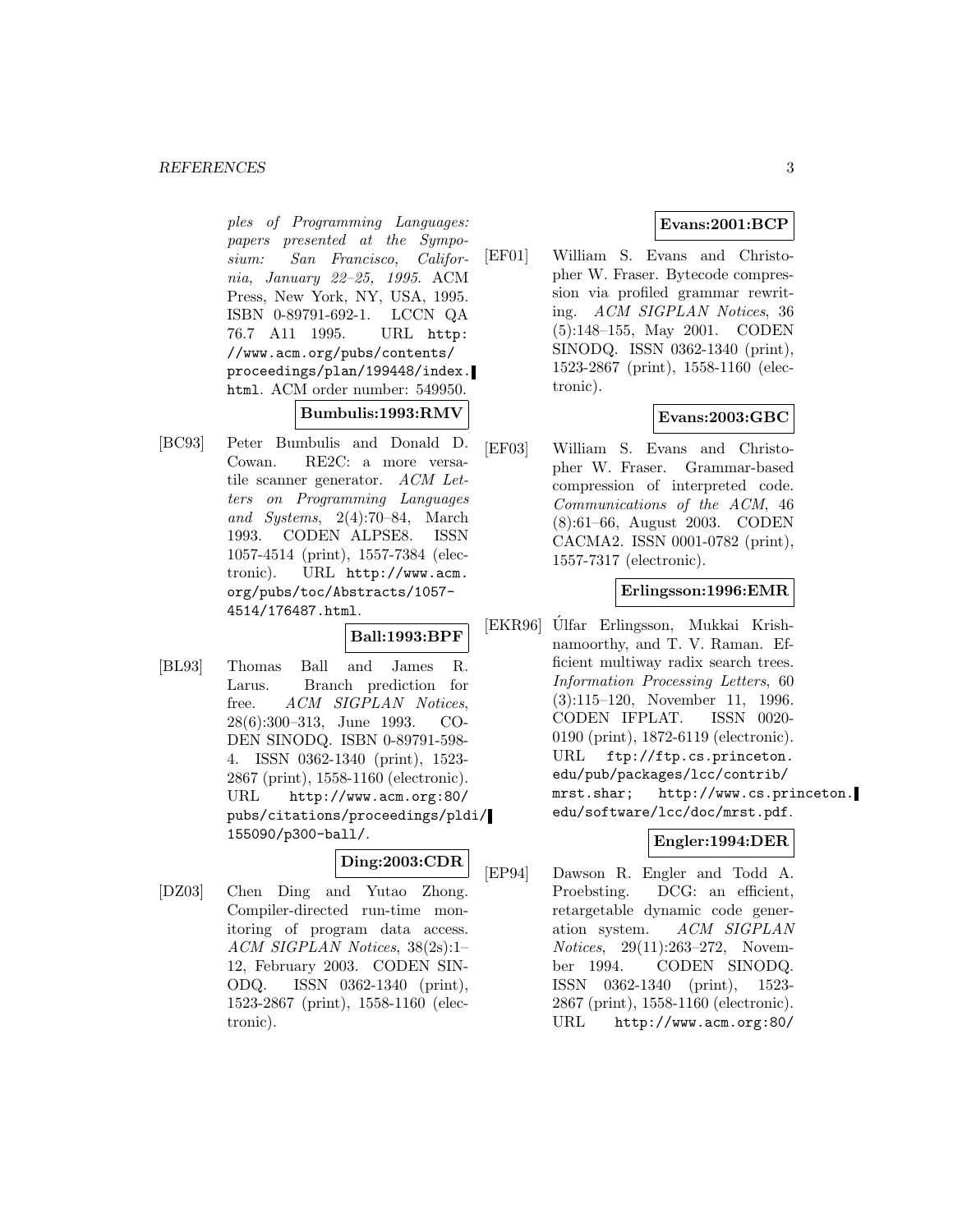pubs/citations/proceedings/asplos/ 195473/p263-engler/.

#### **Fernandez:1995:SEL**

[Fer95] Mary F. Fernández. Simple and effective link-time optimization of Modula-3 programs. ACM SIGPLAN Notices, 30(6):103–115, June 1995. CODEN SINODQ. ISSN 0362-1340 (print), 1523- 2867 (print), 1558-1160 (electronic). URL http://www.acm.org:80/ pubs/citations/proceedings/pldi/ 207110/p103-fernandez/.

## **Fraser:1991:CGI**

[FH91] Christopher W. Fraser and David R. Hanson. A code generation interface for ANSI C. Software—Practice and Experience, 21(9):963–988, September 1991. CODEN SPEXBL. ISSN 0038-0644 (print), 1097- 024X (electronic). URL http:// storage.webhop.net/documents/ interface.pdf.

## **Fraser:1992:SRS**

[FH92] Christopher W. Fraser and David R. Hanson. Simple register spilling in a retargetable compiler. Software—Practice and Experience, 22 (1):85–99, January 1992. CO-DEN SPEXBL. ISSN 0038-0644 (print), 1097-024X (electronic). URL http://storage.webhop. net/documents/spills.pdf.

## **Fraser:1995:MRC**

[FH95a] C. W. Fraser and D. R. Hanson. A minimalist's retargetable C compiler. World Wide Web document, April 28, 1995. URL

http://www.cs.princeton.edu/ software/lcc/doc/lcc.pdf. Talk at the University of Delaware.

## **Fraser:1995:RCC**

[FH95b] Chris W. Fraser and David R. Hanson. A Retargetable C Compiler: Design and Implementation. Benjamin/Cummings Pub. Co., Redwood City, CA, USA, 1995. ISBN 0-8053-1670-1. xv + 564 pp. LCCN QA76.73.C15F75 1995. US\$55.95. URL https://www.pearson.com/ us/higher-education/program/ Hanson-Retargetable-C-Compiler-A-Design-and-Implementation/ PGM166351.html. From the authors' announcement: "...this book is an example of a 'literate program.' Like  $T_F X$ : The Program by D. E. Knuth (Addison-Wesley, 1986), this book is lcc's source code and the prose that describes it. The code is presented in the order that best suits understanding, not in the order dictated by the C programming language. The source code that appears on the diskette is extracted automatically from the book's text files. ... The distribution is available via 'anonymous' ftp from ftp.cs.princeton. edu (128.112.152.13) in the directory pub/lcc. ... Additional information about lcc and about our book is available on the WWW at URL http://www.cs.princeton. edu/software/lcc.".

#### **Fraser:1996:LRC**

[FH96a] C. W. Fraser and D. R. Hanson. A lean retargetable C compiler. World Wide Web document, April 4, 1996. URL http://www.cs.princeton.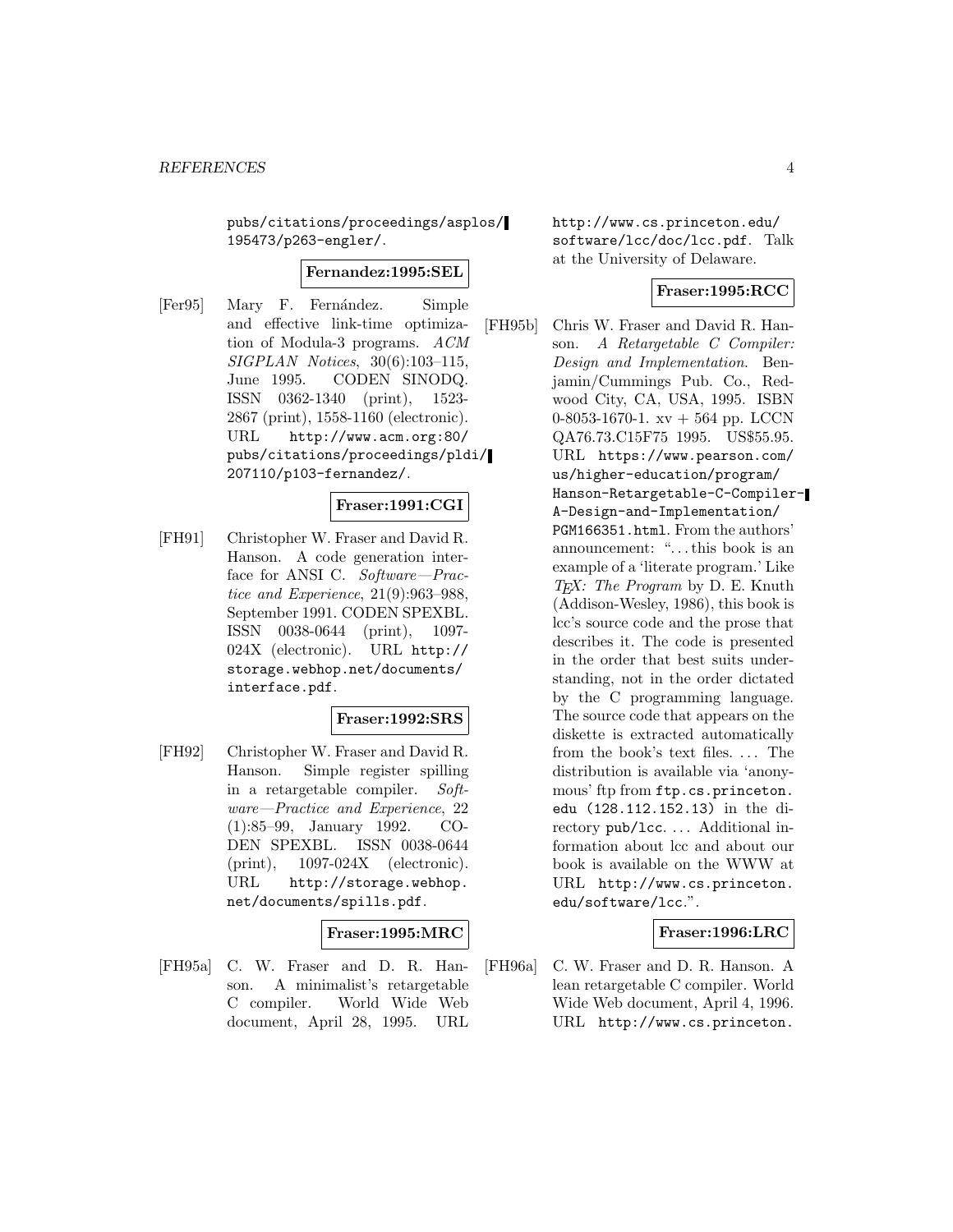edu/software/lcc/doc/lean.pdf. Talk at New York University.

#### **Fraser:1996:CCF**

[FH96b] Christopher W. Fraser and David R. Hanson. Compile C faster on Linux. Linux Journal, 25:32– 33, May 1996. CODEN LI-JOFX. ISSN 1075-3583 (print), 1938-3827 (electronic). URL http://www.cs.princeton.edu/ software/lcc/doc/linux.html.

## **Fraser:1992:ESE**

[FHP92] Christopher W. Fraser, David R. Hanson, and Todd A. Proebsting. Engineering a simple, efficient code-generator generator. ACM Letters on Programming Languages and Systems, 1(3):213–226, September 1992. CODEN ALPSE8. ISSN 1057-4514 (print), 1557- 7384 (electronic). URL http:// storage.webhop.net/documents/ iburg.pdf; http://www.acm. org/pubs/toc/Abstracts/1057- 4514/151642.html; http://www. cs.princeton.edu/software/iburg/ .

## **Fraser:1991:RCA**

[Fra91] Christopher W. Fraser. A retargetable compiler for ANSI C. ACM SIGPLAN Notices, 26(10): 29–43, October 1991. CO-DEN SINODQ. ISSN 0362-1340 (print), 1523-2867 (print), 1558- 1160 (electronic). URL http:// storage.webhop.net/documents/ overview.pdf.

## **Fischer:2001:SDT**

 $[FTW^+01]$  Dirk Fischer, Jürgen Teich, Ralph Weper, Uwe Kastens, and Michael

Thies. Synthesis and design tools: Design space characterization for architecture/compiler co-exploration. In Proceedings of the 2001 international conference on Compilers, architecture, and synthesis for embedded systems, pages 108–115. ACM Press, New York, NY, USA, 2001. ISBN 1-58113-399-5.

## **Gay:2001:LSR**

[GA01] David Gay and Alex Aiken. Language support for regions. ACM  $SIGPLAN \; Notice, \; 36(5):70-80,$ May 2001. CODEN SINODQ. ISSN 0362-1340 (print), 1523-2867 (print), 1558-1160 (electronic).

## **Hanson:1990:FAD**

[Han90] David R. Hanson. Fast allocation and deallocation of memory based on object lifetimes. Software—Practice and Experience, 20 (1):5–12, January 1990. CODEN SPEXBL. ISSN 0038-0644 (print), 1097-024X (electronic). URL http: //drhanson.s3.amazonaws.com/ storage/documents/fastalloc. pdf.

## **Hanson:1998:EEA**

[Han98] D. R. Hanson. Early experience with ASDL in lcc. World Wide Web document, June 19, 1998. URL http://www.cs.princeton.edu/ software/lcc/doc/nci@pldi98. pdf. National Compiler Infrastructure Tutorial, SIGPLAN'98 Conference on Programming Language Design and Implementation, Montréal, Québec, Canada.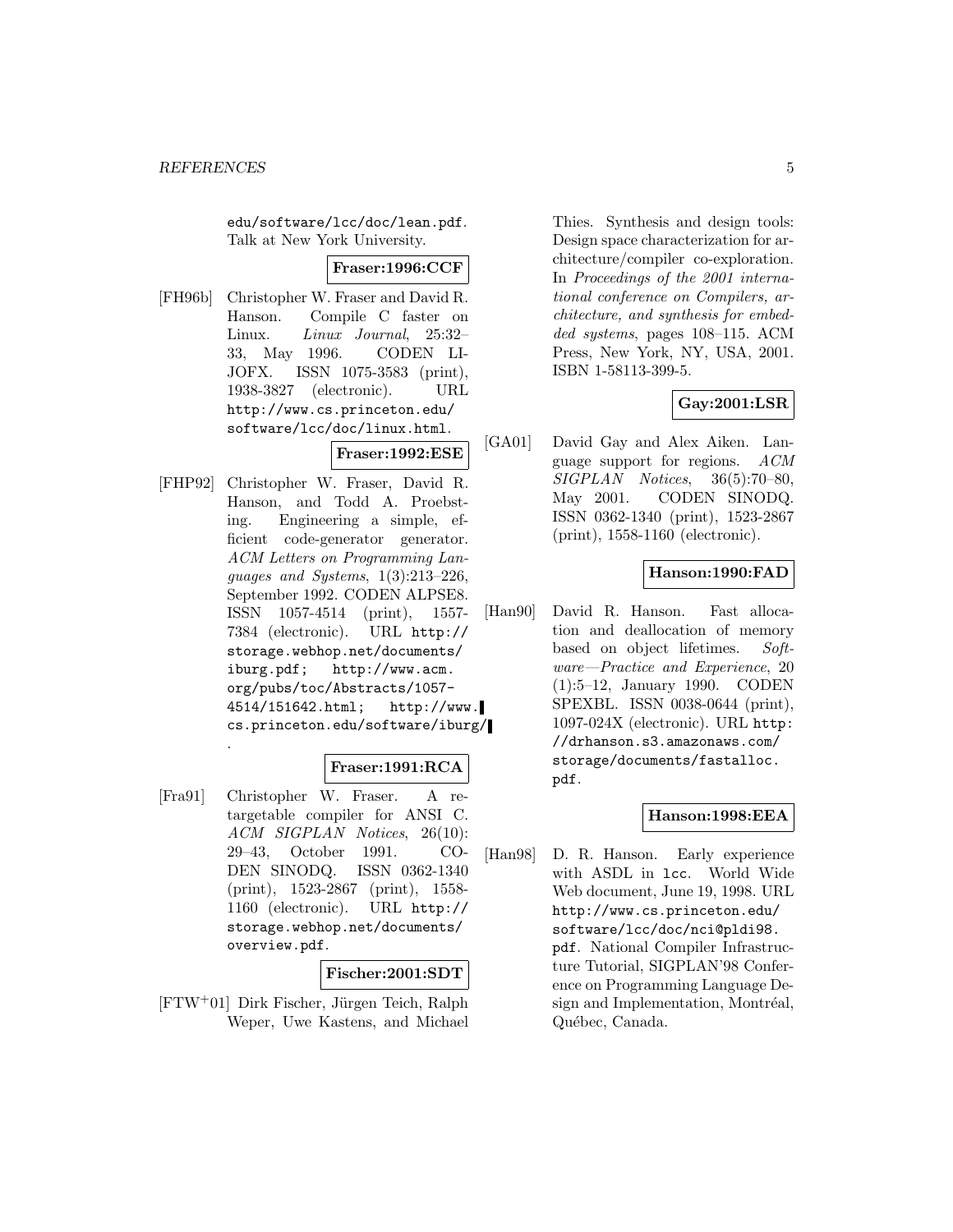#### **Hanson:1999:EEA**

[Han99a] David R. Hanson. Early experience with ASDL in 1cc. Software-Practice and Experience, 29(5):417–435, April 25, 1999. CODEN SPEXBL. ISSN 0038-0644 (print), 1097- 024X (electronic). URL http:// storage.webhop.net/documents/ asdl.pdf; http://www.cs.princeton. edu/software/lcc/asdl.html; http://www3.interscience.wiley. com/cgi-bin/abstract?ID=55003854HR96] http://www3.interscience.wiley. com/cgi-bin/fulltext?ID=55003854& PLACEBO=IE.pdf.

#### **Hanson:1999:MID**

[Han99b] David R. Hanson. A machineindependent debugger — revisited. Software—Practice and Experience, 29(10):849–862, August 1999. CODEN SPEXBL. ISSN 0038-0644 (print), 1097- 024X (electronic). URL http:/ /www3.interscience.wiley.com/ cgi-bin/abstract?ID=63001366; http://www3.interscience.wiley.  $com/cgi-bin/fulltext?ID=63001366$ PLACEBO=IE.pdf.

## **Hanson:2004:LNT**

[Han04] David R. Hanson. lcc.NET: targeting the .NET Common Intermediate Language from Standard C. Software—Practice and Experience, 34 (3):265–286, March 2004. CODEN SPEXBL. ISSN 0038-0644 (print), 1097-024X (electronic).

#### **Hanson:2004:RCC**

[HP04] David R. Hanson and Todd A. Proebsting. A research  $C#$ 

compiler. Software—Practice and Experience, 34(13):1211–1224, November 10, 2004. CODEN SPEXBL. ISSN 0038-0644 (print), 1097-024X (electronic). URL ftp://ftp.research.microsoft. com/pub/tr/tr-2003-32.pdf; http://research.microsoft.com/ research/pubs/view.aspx?msr\_ tr\_id=MSR-TR-2003-32.

#### **Hanson:1996:MID**

David R. Hanson and Mukund Raghavachari. A machine-independent debugger. Software—Practice and Experience, 26(11):1277–1299, November 1996. CODEN SPEXBL. ISSN 0038-0644 (print), 1097- 024X (electronic). URL http:// storage.webhop.net/documents/ cdb.pdf; http://storage.webhop. net/documents/cdbtalk.pdf; http://www.cs.princeton.edu/ software/lcc/cdb; http://www3. interscience.wiley.com/cgi-bin/ abstract?ID=16773.

## **Jung:2001:COV**

Sungjoon Jung and Yunheung Paek. Compilers and optimization: The very portable optimizer for digital signal processors. In CASES 01, November 16–17, 2001, Atlanta, Georgia, USA: Proceedings of the 2001 international conference on Compilers, architecture, and synthesis for embedded systems, pages 84–92. ACM Press, New York, NY, USA, November 2001. ISBN 1- 58113-399-5.

## **Kessler:2002:OIC**

[KB02] Christoph Kessler and Andrzej Bednarski. Optimal integrated code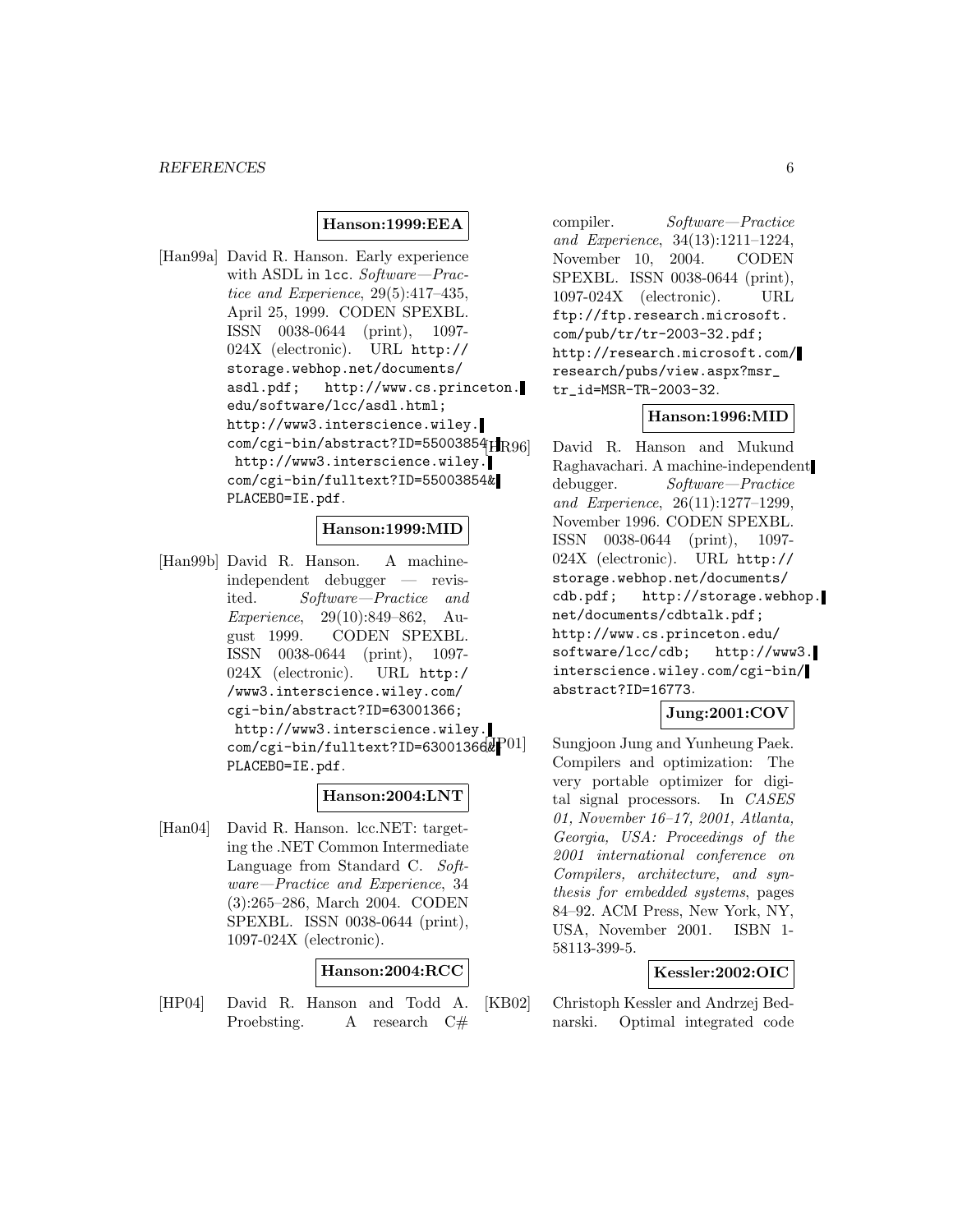generation for clustered VLIW architectures. ACM SIGPLAN Notices, 37(7):102–111, July 2002. CO-DEN SINODQ. ISSN 0362-1340 (print), 1523-2867 (print), 1558- 1160 (electronic).

## **Poletto:1997:TSF**

[PEK97] Massimiliano Poletto, Dawson R. Engler, and M. Frans Kaashoek. tcc: A system for fast, flexible, and high-level dynamic code generation. ACM SIGPLAN Notices, 32(5):109–121, May 1997. CO-DEN SINODQ. ISBN 0-89791-907- 6. ISSN 0362-1340 (print), 1523- 2867 (print), 1558-1160 (electronic). URL http://www.acm.org:80/ pubs/citations/proceedings/pldi/ 258915/p109-poletto/.

## **Proebsting:1992:PRA**

[PF92] Todd A. Proebsting and Charles N. Fischer. Probabilistic register allocation. ACM SIGPLAN Notices, 27(7):300–310, July 1992. CO-DEN SINODQ. ISBN 0-89791-475- 9. ISSN 0362-1340 (print), 1523- 2867 (print), 1558-1160 (electronic). URL http://www.acm.org:80/ pubs/citations/proceedings/pldi/ 143095/p300-proebsting/.

## **Poletto:1999:CTL**

[PHEK99] Massimiliano Poletto, Wilson C. Hsieh, Dawson R. Engler, and M. Frans Kaashoek. 'C and tcc: a language and compiler for dynamic code generation. ACM Transactions on Programming Languages and Systems, 21(2):324–369, March 1999. CODEN ATPSDT. ISSN 0164-0925 (print), 1558-4593 (electronic). URL http://www.acm. org/pubs/citations/journals/ toplas/1999-21-2/p324-poletto/

## **Park:2001:RAB**

[PLM01] Jinpyo Park, Je-Hyung Lee, and Soo-Mook Moon. Register allocation for banked register file. ACM SIGPLAN Notices, 36(8):39– 47, August 2001. CODEN SIN-ODQ. ISSN 0362-1340 (print), 1523-2867 (print), 1558-1160 (electronic).

.

## **Proebsting:1995:BAG**

[Pro95a] Todd A. Proebsting. BURS automata generation. ACM Transactions on Programming Languages and Systems, 17(3):461–486, May 1995. CODEN ATPSDT. ISSN 0164-0925 (print), 1558-4593 (electronic). URL http://www.acm. org/pubs/toc/Abstracts/0164- 0925/203098.html.

#### **Proebsting:1995:OAC**

[Pro95b] Todd A. Proebsting. Optimizing an ANSI C interpreter with superoperators. In ACM [ACM95], pages 322–332. ISBN 0-89791-692- 1. LCCN QA 76.7 A11 1995. URL http://www.acm.org:80/ pubs/citations/proceedings/plan/ 199448/p322-proebsting/. ACM order number: 549950.

## **Ramsey:1992:RD**

[RH92] Norman Ramsey and David R. Hanson. A retargetable debugger. ACM  $SIGPLAN \; Notice 8, \; 27(7):22-31,$ July 1992. CODEN SINODQ. ISBN 0-89791-475-9. ISSN 0362-1340